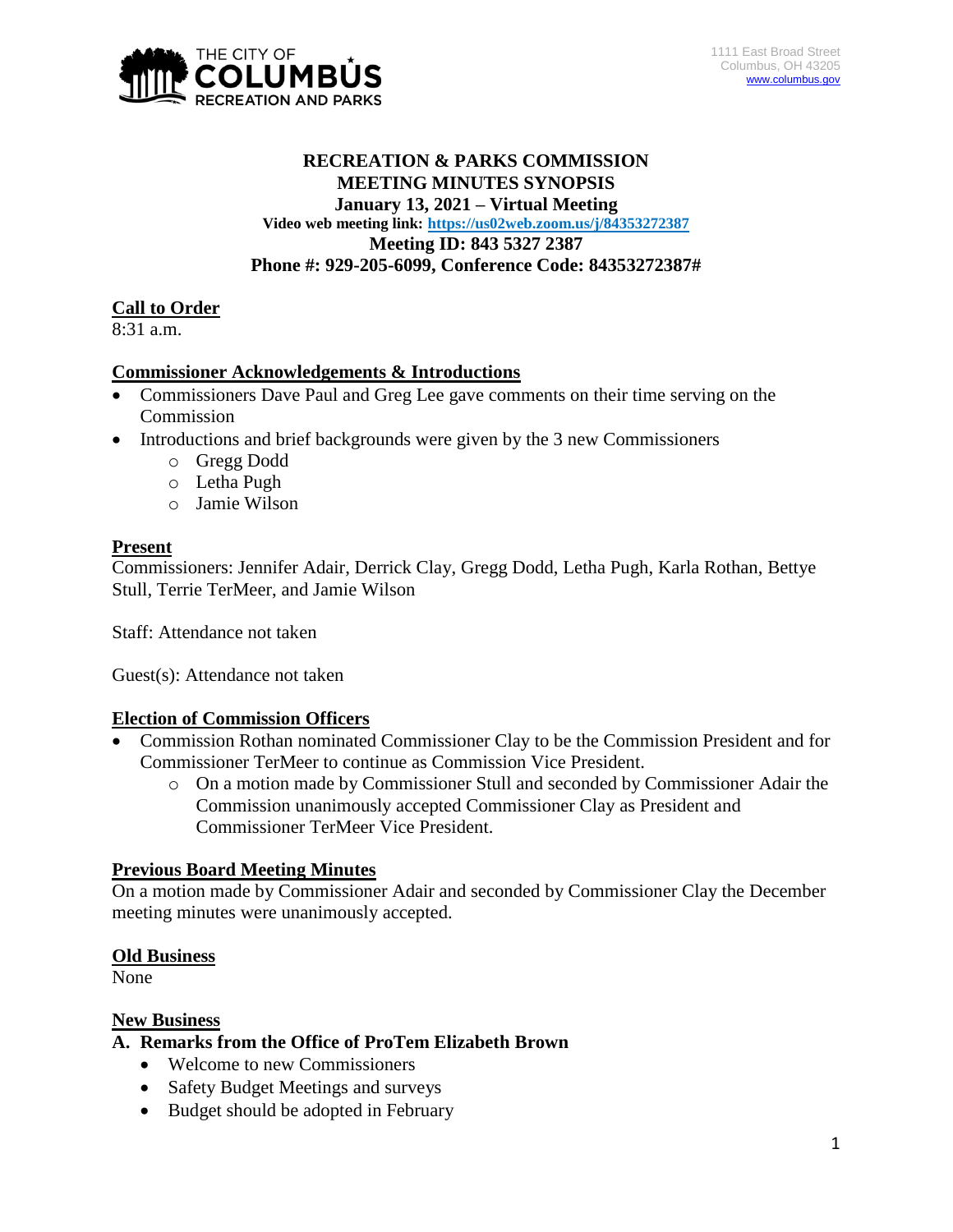

• CARES Act Funding update

# **B. Remarks from Kimber Perfect, Deputy Chief of Staff**

- Acknowledgements and welcome to Commissioners
- New campaign for the COVID vaccine distribution; working with multiple partners
- Update on planning and insurance of public safety

## **ADMINISTRATION AGENDA**

### **1. Ord #0073-2021 (West Franklinton Parks Improvements)**

**Title:** To authorize and direct the Director of Recreation and Parks to enter into contract with EDGE Group, Inc. to provide professional services associated with the park land design for the West Franklinton Parks Improvements and to authorize an expenditure of \$87,436.00 from the Recreation and Parks Voted Bond Fund; and to declare an emergency. (\$87,436.00)

### **2. Ord #0074-2021 (Confluence Village Park—Construction Contract)**

**Title:** To authorize the Director of Recreation and Parks to enter into contract with George J. Igel & Company, Inc. for the construction of Confluence Village Park; to authorize an expenditure of \$1,222,200.73 for the construction contract and city inspection services from the Recreation and Parks Voted Bond Fund; and to declare an emergency. (\$1,222,200.73)

## **3. Ord #0075-2021 (Indian Mound (Scioto Southland) Professional Services Contract Modification)**

**Title:** To authorize the Director of the Recreation and Parks Department to modify an existing contract with Hardline Design Company (ord. 1886-2019, PO004191) to provide professional services associated with the Indian Mound Renovations; to authorize a transfer of \$53,482.80 from the contract with Gutknecht Construction (Ord. 1887-2019, PO121913 & PO192894); and to declare an emergency. (\$53,482.80)

On a motion made by Commissioner Adair and seconded by Commissioner Stull the Commission unanimously approved the Administration Agenda.

## **CRP Foundation Update**

- Introduction and congratulations to new Commissioners
- $\cdot$  2020 & 2021 reviews will be coming soon
- Update on grants received and programs the money will be supporting
- Update on committees being formed and staffed by the foundation

## **Division Updates**

- COAAA, Executive Director Cindy Farson
	- *o* COVID vaccination, transportation and distribution update
	- *o* Another large batch of masks received
	- *o* Update on grants